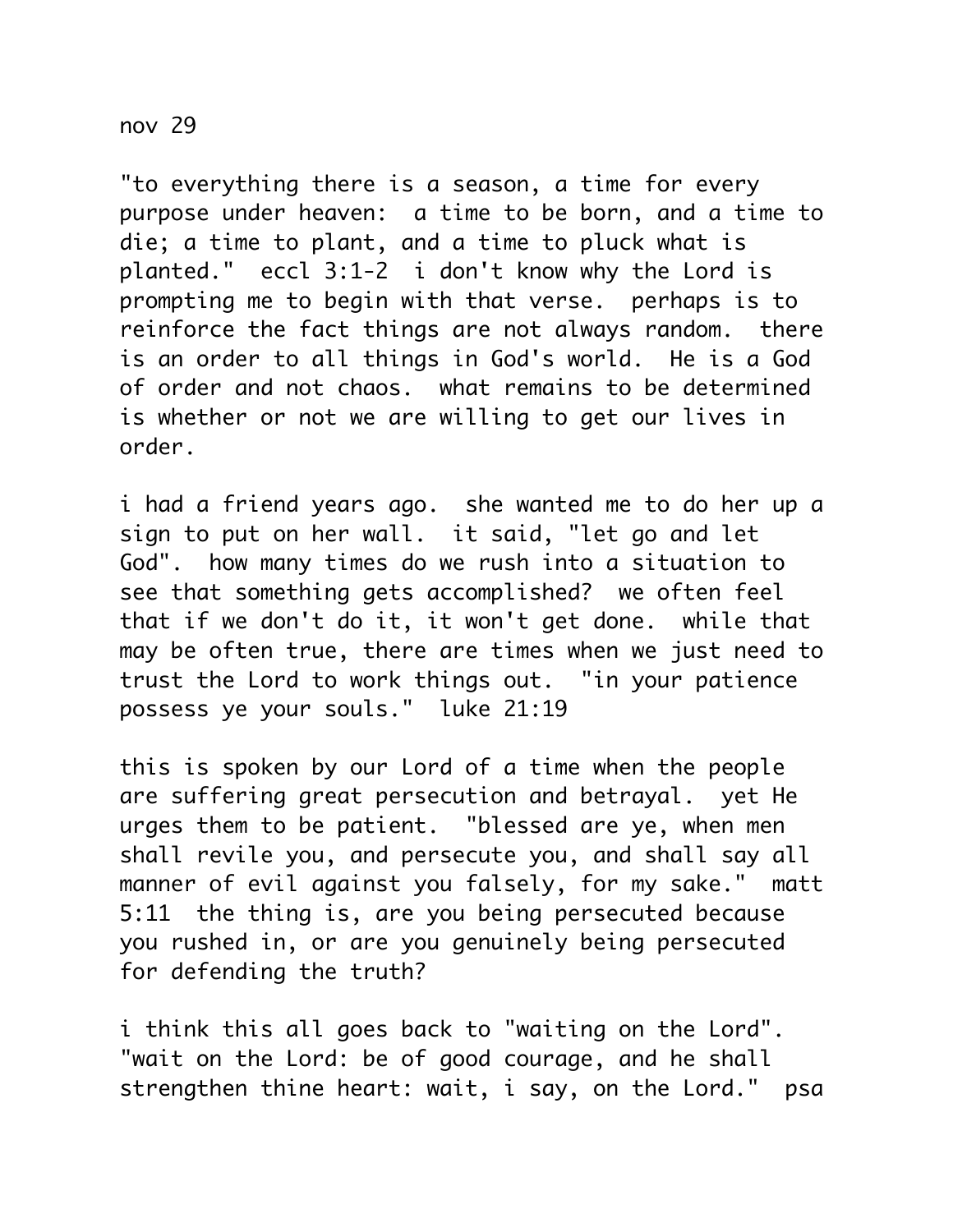## $27:14.$

i don't really know why i am saying all this. this was not what i planned to write about. but you know what they say: "the best-laid plans of mice and men oft go astray." i just know the Spirit is not bound by our wishes. "the wind blows wherever it pleases. you hear its sound, but you cannot tell where it comes from or where it is going. so it is with everyone born of the Spirit." john 3:8 perhaps there is someone out there who needs to hear this right now. is the Spirit talking to you.

in the hebrew language, which is the language of the old testament, there is no hebrew word for "coincidence". some religious people see coincidents as miracles, but atheists see it as random events that happen to occur. is it just a coincidence when you wake up one morning and suddenly remember someone you haven't thought of in years? or is that person in need of prayer? is it a coincidence when you decide to take a different route and later discover you avoided a terrible accident. one where you would have likely been killed.

i believe these are gentle urgings of the Holy Spirit. the believing heart learns to be sensitive and obedient to these while the unbelieving just toss them aside; often at their own peril. "the wrath of God is being revealed from heaven against all the godlessness and wickedness of people, who suppress the truth by their wickedness, since what may be known about God is plain to them, because God has made it plain to them. for since the creation of the world God's invisible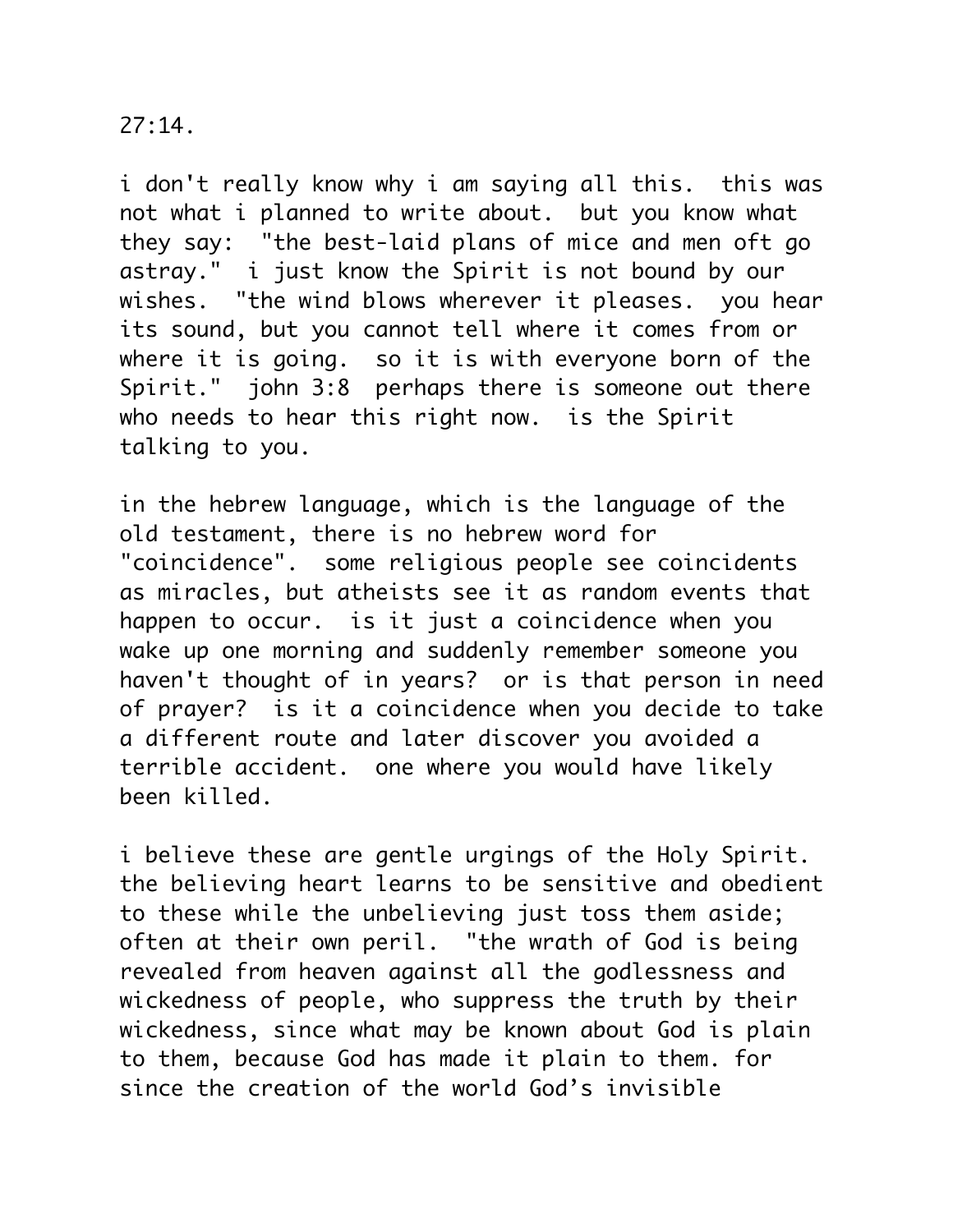qualities – His eternal power and divine nature – have been clearly seen, being understood from what has been made, so that people are without excuse." rom 1:18-28

there will be no excuses when we stand in judgement before God; only regrets that one did not heed the warnings given. "this is the verdict: light has come into the world, but people loved darkness instead of light because their deeds were evil." john 3:19 there comes a point, and God knows when, that a person is given over and the Holy Spirit will no longer convict them. "furthermore, just as they did not think it worthwhile to retain the knowledge of God, so God gave them over to a depraved mind, so that they do what ought not to be done." rom 1:28

the thing is, our God is loving and patient. "instead he is patient with you, not wanting anyone to perish, but everyone to come to repentance." 2 pet 3:9 yes, there will be none able to make excuse before our God. He is firm but just. His wrath will have been earned.

now that i have got all that off my chest, a brief note about what i thought i was going to be talking about. i watched the gaither gathering for thanksgiving last night. i found it so enjoyable. men and women crying as they worshiped the Lord in song and music. one could certainly feel the Spirit moving. they also showed some old clips of believers who have long since departed. departed, but loved and missed. would that we all could leave such a witness.

we know that probably satan was in charge of music in heaven. "you were in Eden, the garden of God; every